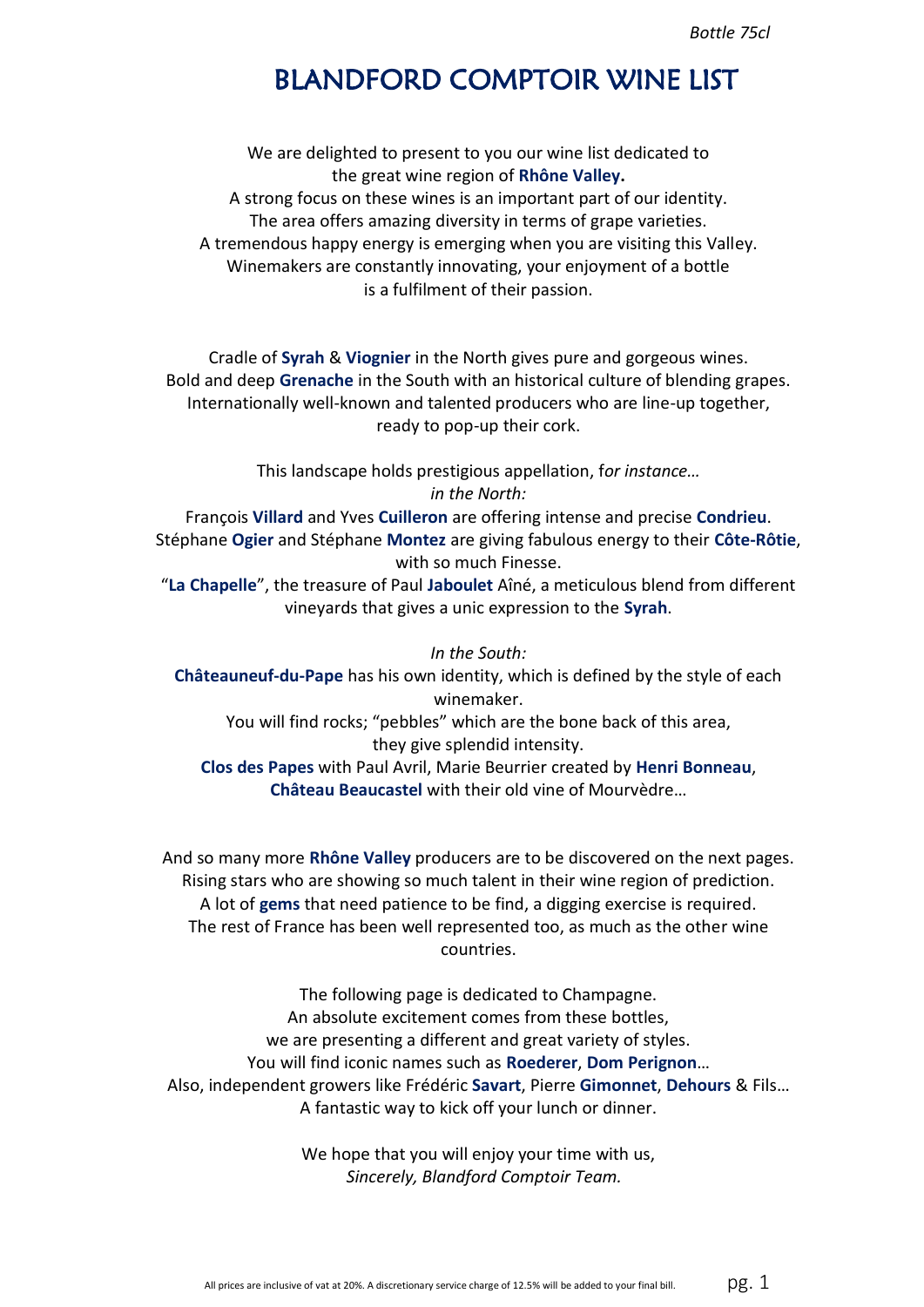## CHAMPAGNE COLLECTION

## Montagne de Reims

| <b>NV</b> | Charles Heidsieck, Brut, Reims                         | 75  |
|-----------|--------------------------------------------------------|-----|
| <b>NV</b> | Huré Frères, Invitation, Brut, Ludes                   | 88  |
| <b>NV</b> | Chartogne-Taillet, Sainte Anne, Brut, Reims            | 95  |
| <b>NV</b> | Louis Roederer, Brut, Collection 242, Reims            | 95  |
| 2005      | Jacques Picard, Art de Vigne, Brut, Berru              | 110 |
| <b>NV</b> | A. Lamblot, Mouvance 17, Brut Nature, Vrigny           | 120 |
| <b>NV</b> | Frederic Savart, 1 <sup>er</sup> Cru L'Overture, Reims | 150 |
| 2012      | Charles Heidsieck, Millesime, Brut, Reims              | 165 |
| 2014      | Louis Roederer, Brut, Cristal, Reims                   | 280 |
| 2002      | Louis Roederer, Brut, Cristal, Late Release, Reims     | 320 |
| 2008      | Comtes de Champagne, Tattinger, Grand Cru, Reims       | 330 |
| <b>NV</b> | Krug, Grande Cuvée Edition 167, Reims                  | 350 |

## Vallée de la Marne

| NV   | Dhondt-Grellet, Dans un premier temps, Extra Brut    | 110 |
|------|------------------------------------------------------|-----|
| NV   | Emmanuel Brochet, Brut, Le Mont Benoit, Marne        | 115 |
| 2016 | Laherte Frères, Les Vignes d'Autrefois, Extra Brut   | 125 |
| 2007 | Philipponnat, Brut, Clos des Goisses, Mareuil-sur-Ay | 210 |
| 2002 | Billecart Salmon, Brut, Mareuil-sur-Ay               | 295 |

## Côte des Blancs

| <b>NV</b> | Les Frères Mignon, L'Aventure, Premier Cru, Avize       | 98  |
|-----------|---------------------------------------------------------|-----|
| <b>NV</b> | Dhondt-Grellet, Cramant Grand Cru, Extra Brut, Flavigny | 170 |
| 2013      | Pol Roger, Brut, Épernay                                | 180 |
| 2008      | Dom Perignon, Brut, Épernay                             | 310 |

## Côte des Bars

| <b>NV</b> | Rémi Leroy, Zéro Dosage, Brut Nature                     | -82 |
|-----------|----------------------------------------------------------|-----|
| <b>NV</b> | Blanc d'Argile, Vouette et Sorbée, Brut Nature, B S/Arce | 135 |
| <b>NV</b> | Roses de Jeanne, Cédric Bouchard, Brut                   | 180 |

## Champagne Rosé

| <b>NV</b> | Dehours & Fils, Extra Brut, CEII de Perdrix, Mareuil-Le-Port | 82  |
|-----------|--------------------------------------------------------------|-----|
| <b>NV</b> | Charles Heidsieck. Rosé Réserve. Reims                       | 95  |
| 2008      | Henriot. Brut                                                | 160 |
| 2008      | Charles Heidsieck, Reims                                     | 210 |
| 2012      | Bollinger, Brut, La Grande Année, Aÿ                         | 225 |

## **Other Sparkling**

| <b>NV</b> | Four Acres Estate, Apple Cider, Whisky Barrels, Hertfordshire, England | 34  |
|-----------|------------------------------------------------------------------------|-----|
| 2017      | Éric Bordelet, Apple Cider, Argelette, Normandy, France                | 35. |
| 2018      | Gusbourne, Brut Reserve, Kent, England                                 | 70. |
| <b>NV</b> | Gusbourne, Blanc de Noirs, Kent, England                               | 95. |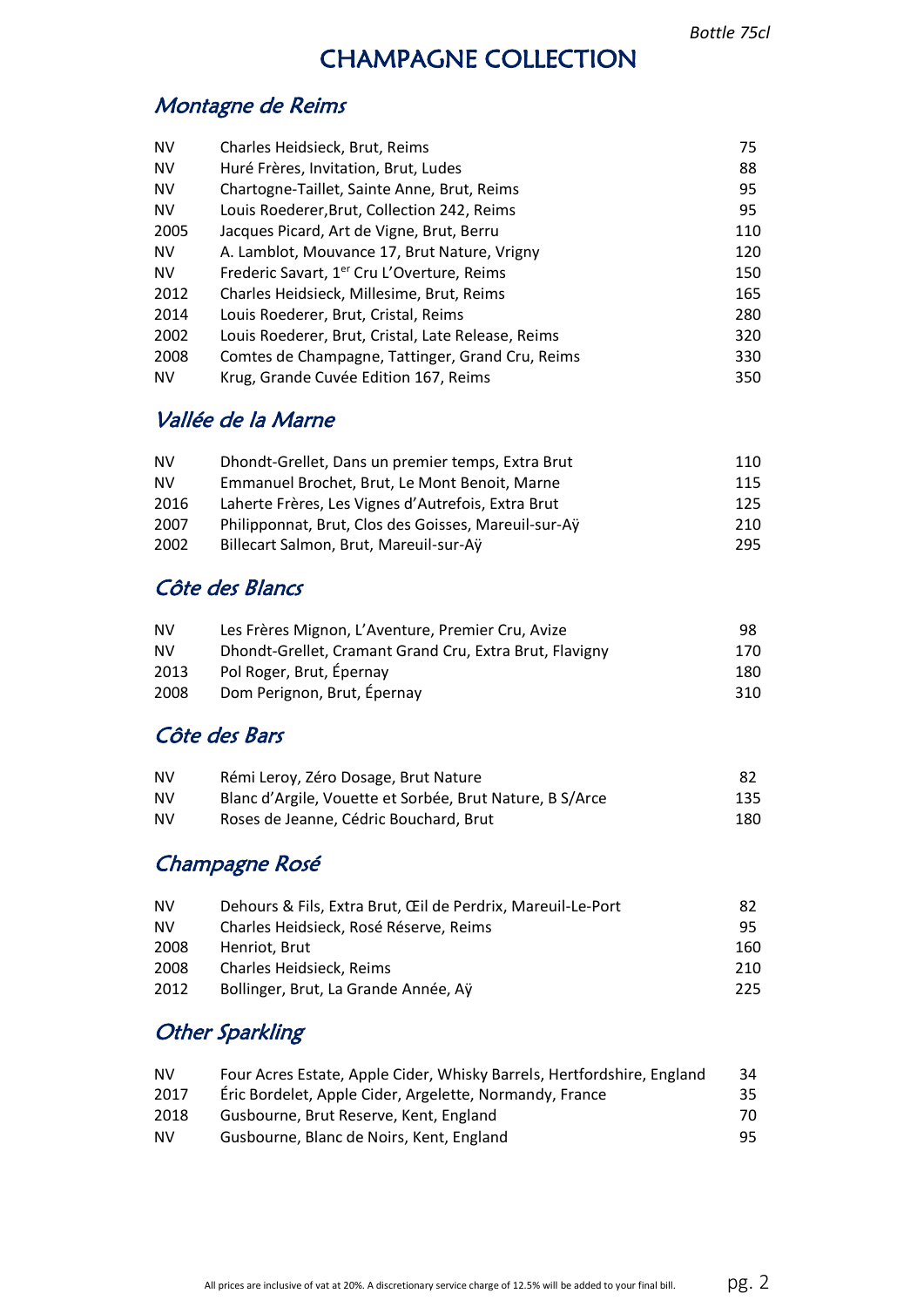## WHITE WINE

### France Northern Rhône

*The Vineyards of Condrieu and Château Grillet are nestled between Côte-Rôtie to the North and Saint-Joseph to the south. Those two appellations, where only white wine can be made, produce wines from one and only grape variety, the Viognier. Here it grows on « Chaillees » which are small terrasses first built during Roman times to enable to cultivate vines on such steep slopes. Further South, Marsanne and Roussanne wines are fruit driven, luscious, spicy with their rich display of fresh, sweet, tropical, citrus, honeysuckle, orange and exotic fruit and spice notes.*

| 2019 | Condrieu, Maison Les Alexandrins, Sorrel/Jaboulet/Caso         | 95  |
|------|----------------------------------------------------------------|-----|
| 2020 | Condrieu, Chery, Andre Perret                                  | 110 |
| 2020 | Condrieu, Jardin Suspendu, Pierre Jean Villa                   | 130 |
| 2016 | Condrieu, Le vieilles vignes de Jacques Vernay, Stéphane Ogier | 130 |
| 2018 | Condrieu, Les Chaillées de L'Enfer, Domaine Georges Vernay     | 165 |
| 2018 | Condrieu, Domaine Gangloff                                     | 210 |
| 2018 | Condrieu, Coteau de Vernon, Domaine Georges Vernay             | 215 |
| 2016 | Château-Grillet                                                | 450 |
| 2017 | Château-Grillet                                                | 470 |
| 2018 | Château-Grillet                                                | 490 |
| 2018 | Crozes-Hermitage, Les Launes, Delas                            | 56  |
| 2019 | Saint-Joseph, Victoria, Julien Cecillon                        | 78  |
| 2019 | Saint-Joseph, Domaine Monier Perréol                           | 82  |
| 2018 | Saint-Joseph, Les Granilites, M. Chapoutier                    | 92  |
| 2017 | Saint-Joseph, Les Oliviers, Pierre Gonon                       | 110 |
| 2019 | Saint-Joseph, Les Champs, René-Jean Dard & François Ribo       | 125 |
| 2015 | Hermitage, Domaine Jean-Louis Chave                            | 110 |
| 2015 | Hermitage, Chevalier de Sterimberg, Paul Jaboulet Ainé         | 120 |
| 2019 | Saint-Péray, Les Maisons de Victor, Julien Pilon               | 65  |
| 2019 | Saint-Péray, Saute-Mouton, Domaine de Lorient                  | 98  |
| 2020 | Saint-Péray, Auguste Clape                                     | 110 |

### Southern Rhône

| 2020 | Viognier, Le Pied de Samson, Domaine Georges Vernay               | 92  |
|------|-------------------------------------------------------------------|-----|
| 2019 | Côtes du Rhône, Brézème, Domaine Lombard                          | 69  |
| 2020 | Côtes du Rhône, La Galopine, Domaine des Escaravailles            | 74  |
| 2019 | Côtes du Rhône, Coudoulet de Beaucastel                           | 88  |
| 2018 | Côtes du Rhône, Château-Grillet                                   | 150 |
| 2016 | Vin de Pays de Vaucluse, Clairette, Domaine des Tours, E. Reynaud | 69  |
| 2018 | Vin de Pays, Les Prémices, Roucas Toumba                          | 75  |
| 2019 | Vin de France, Domaine Romaneaux Destezet, Hervé Souhaut          | 79  |
| 2019 | Vacqueyras, Domaine le Sang des Cailloux                          | 82  |
| 2019 | Châteauneuf-du-Pape, Tradition, Château Maucoil                   | 88  |
| 2017 | Châteauneuf-du-Pape, Domaine Charvin                              | 95  |
| 2018 | Châteauneuf-du-Pape, Tradition, Domaine Pierre Usseglio & Fils    | 110 |
| 2015 | Châteauneuf-du-Pape, Clos des Papes, Paul Avril                   | 140 |
| 2017 | Châteauneuf-du-Pape, Château de Beaucastel                        | 148 |
| 2019 | Châteauneuf-du-Pape, Clos du Belvédère, Château de Vaudieu        | 150 |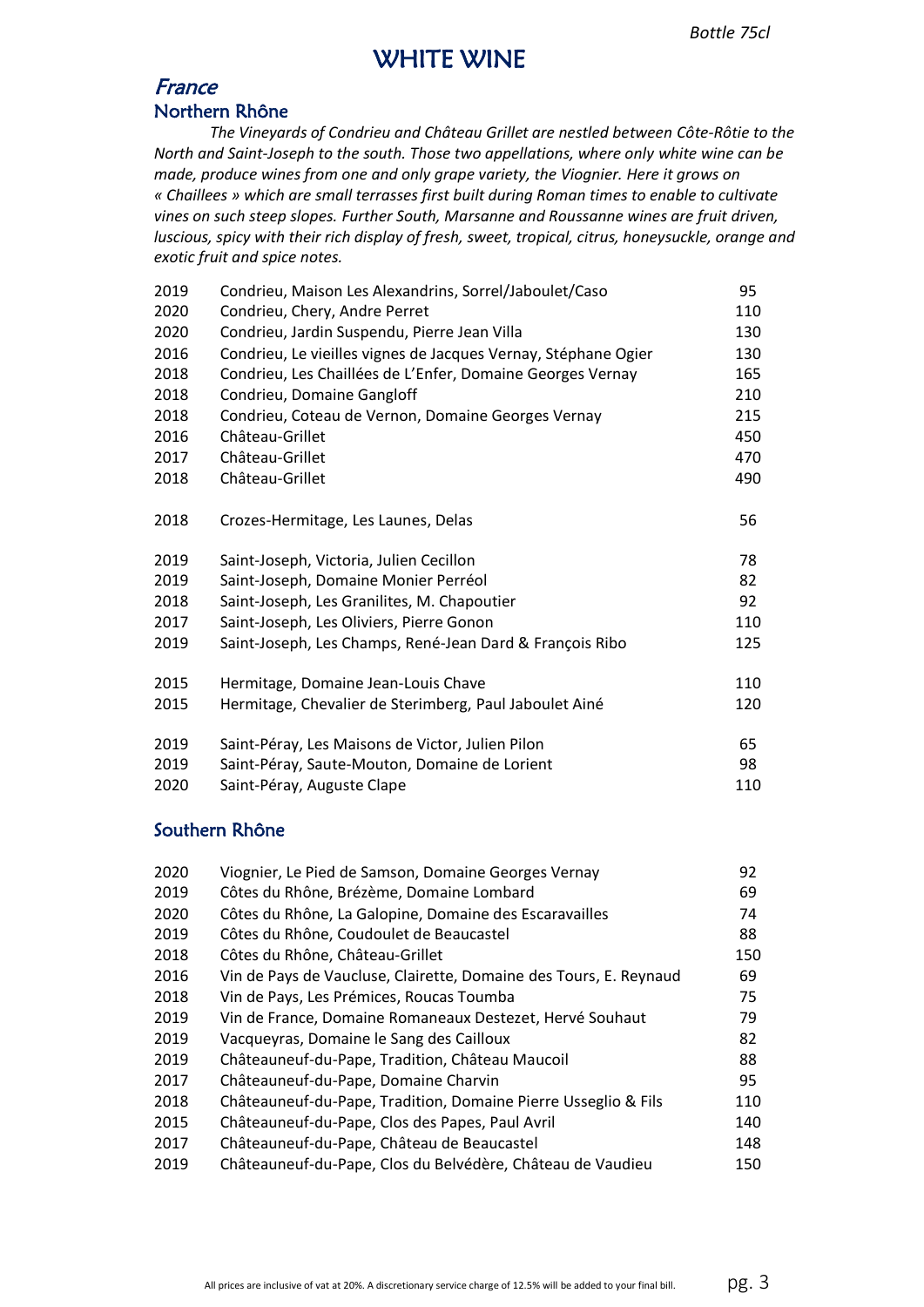| France |                                                                             |     |
|--------|-----------------------------------------------------------------------------|-----|
| 2019   | Bourgogne, 'Chaumes des Perrières', Raymond Dupont-Fahn                     | 79  |
| 2020   | Chablis, Domaine des Hâtes, Pierrick Laroche                                | 59  |
| 2020   | Chablis, Bernard Defaix                                                     | 65  |
| 2016   | Chablis 1 <sup>er</sup> Cru, Vaulorent, Marcel et Blanche Fèvre             | 82  |
| 2020   | Chablis 1 <sup>er</sup> Cru, Vau de Vey, Camille et Laurent Schaller        | 88  |
| 2018   | Chablis Grand Cru, Côte de Bouqueyreaux, Patrick Piuze                      | 190 |
| 2016   | Chablis 1 <sup>er</sup> Cru, La Forest, Vincent Dauvissat                   | 245 |
| 2016   | Chablis 1er Cru, Vaillons, Vincent Dauvissat                                | 245 |
| 2014   | Chablis Grand Cru, Les Preuses, Vincent Dauvissat                           | 390 |
| 2017   | Chassagne-Montrachet, 1 <sup>er</sup> Cru 'Caillerets', Blain Gagnard       | 169 |
| 2018   | Chassagne-Montrachet, 1 <sup>er</sup> Cru Les Caillerets, Jean Nöel Gagnard | 225 |
| 2019   | Meursault, Vieilles Vignes, Domaine Pernot Belicard                         | 115 |
| 2011   | Meursault- Bouchères 1 <sup>er</sup> Cru, Domaine Génot-Boulanger           | 175 |
| 2017   | Meursault, Clos de la Barre, Domaine des Comtes Lafon                       | 410 |
| 2016   | Puligny-Montrachet 1er Cru, 'La Garenne' Dom. Génot-Boulanger               | 180 |
| 2016   | Puligny-Montrachet 1er Cru, 'La Garenne', Domaine Etienne Sauzet            | 195 |
| 2016   | Puligny-Montrachet 1er Cru, Les Folatières, Dom. Génot-Boulanger            | 198 |
| 2019   | Saint-Aubin, Les Castets, Thomas Morey                                      | 125 |
| 2016   | Corton-Charlemagne Grand Cru, Domaine Follin-Arbelet (Magnum)               | 410 |
| 2014   | Nuits-Saint-Georges 1 <sup>er</sup> Cru, Clos de la Maréchale, J.F Mugnier  | 255 |
| 2018   | Saumur, Brézé, Domaine Guiberteau, Loire Valley                             | 135 |
| 2017   | Saumur, Clos des Carmes, Monopole, Brézé, Domaine Guiberteau, Loire         | 165 |
| 2020   | Savennières, Coulée de Serrant, Nicholas Joly, Loire Valley                 | 225 |
| 2019   | Sylvaner, VV Domaine Ostertag, Alsace                                       | 68  |
| 2017   | Château Rahoul, Graves, Bordeaux                                            | 68  |
| 2017   | Savagnin La Pierre, Les Granges Pâquenesses, Côtes-du-Jura                  | 57  |
| 1998   | Domaine de Trévallon, IGP Alpilles                                          | 280 |
| 2016   | Domaine de la Grange des Pères, IGP Pays d'Herault, Languedoc               | 490 |
|        |                                                                             |     |

# Other European Countries

| 2020 | Garnacha Blanco, Botijo Blanco, Frontonio, Spain               | 42  |
|------|----------------------------------------------------------------|-----|
| 2020 | Soave Classico, Cantina del Castello, Veneto, Italy            | 38  |
| 2020 | Loureiro, Muros Antigos, Anselmo Mendes, Vinho Verde, Portugal | 42  |
| 2017 | Grüner Veltliner, Weingut Hirsch, Kammern, Austria             | 62  |
| 2019 | Riesling, Smaragd, Frantz Hirtzberger, Wachau, Austria         | 110 |
| 2019 | Riesling, Rotschiefer, Sorentberg, Mosel, Germany              | 54  |
| 2016 | Riesling, GG Weingut Clemens Busch, Mosel, Germany             | 98. |
|      |                                                                |     |

# New World

| 2020 | Riesling, RS6 Strahbogie, Mac Forbes, Clare Valley, Australia              | 68  |
|------|----------------------------------------------------------------------------|-----|
| 2018 | Chardonnay, McIntyre, Moorooduc Estate, Victoria, Australia                | 98. |
| 2014 | Chardonnay, Clos de Ste. Anne, Naboth's Vineyard, Gisborne, New Zealand 95 |     |
| 2017 | Chardonnay, Domaine Eden, Santa Cruz Mountains, Saratoga, CA, USA          | 88  |
| 2015 | Chardonnay, Liquid Farm, White Hill, Santa Rita Hills, California, USA     | 98  |
| 2020 | Chardonnay, Watson Ranch, Arnot-Roberts, Napa Valley, California, USA      | 98  |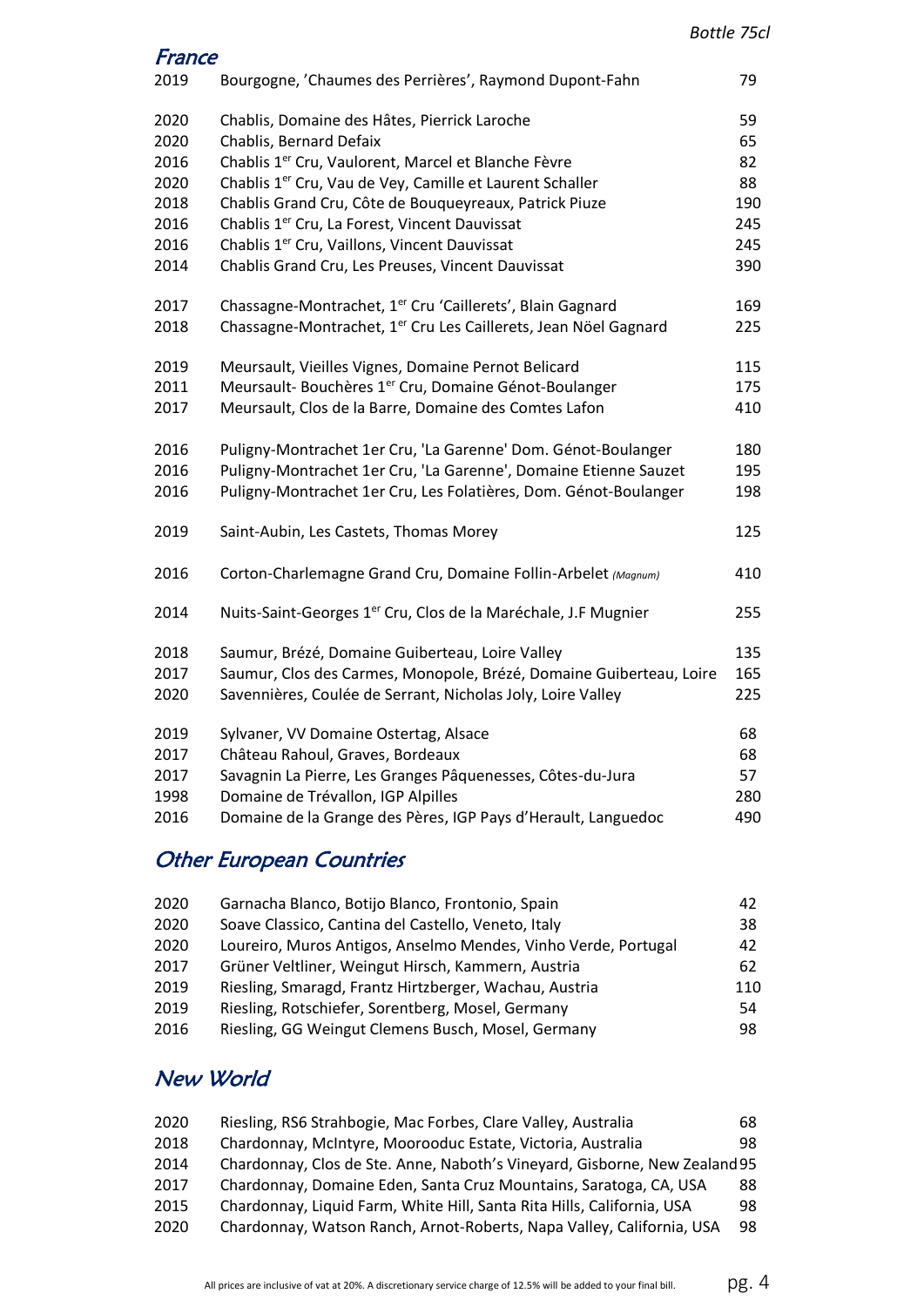## RED WINE

### France Northern Rhône

*The village of Ampuis is at the centre of the appellation, on a flat land close to the river. From the heart of Ampuis, the schist runs north and the gneiss goes south. There is some granite here too, at the southern tip of the appellation at the border with Condrieu. Wines were certainly produced here in Roman times. Côte-Rôtie translates as 'roasted slope' where Syrah is King.*

| 2017 | Côte-Rôtie, La Viallière, Domaine Champet                      | 115 |
|------|----------------------------------------------------------------|-----|
| 2015 | Côte-Rôtie, Cote de Rozier, Tardieu Laurent                    | 120 |
| 2015 | Côte-Rôtie, Côte Rozier, Jocelyne & Yves Lafoy                 | 125 |
| 2014 | Côte-Rôtie, Madinière, Yves Cuilleron                          | 125 |
| 2013 | Côte-Rôtie, Madinière, Yves Cuilleron                          | 125 |
| 2013 | Côte-Rôtie, Bassenon, Yves Cuilleron                           | 130 |
| 2015 | Côte-Rôtie, La Péroline, Levet                                 | 155 |
| 2011 | Côte-Rôtie, La Péroline, Levet                                 | 165 |
| 2015 | Côte-Rôtie, Côte Rozier, Domaine Bonnefond                     | 140 |
| 2010 | Côte-Rôtie, Colline de Couzou, Patrick et Christophe Bonnefond | 128 |
| 2014 | Côte-Rôtie, Reserve, Stéphane Ogier                            | 130 |
| 2013 | Côte-Rôtie, Reserve, Stéphane Ogier                            | 140 |
| 2012 | Côte-Rôtie, Reserve, Stéphane Ogier                            | 128 |
| 2001 | Côte-Rôtie, Michel & Stéphane Ogier                            | 260 |
| 2017 | Côte-Rôtie, La Giroflarie, Patrick Jasmin                      | 130 |
| 2017 | Côte-Rôtie, Oléa, Domaine Jasmin                               | 138 |
| 2017 | Côte-Rôtie, le Gallet Blanc, François Villard                  | 130 |
| 1996 | Côte-Rôtie, Brune & Blonde, J. Vidal-Fleury                    | 128 |
| 2012 | Côte-Rôtie, Les Rochins, Domaine Garon                         | 135 |
| 2005 | Côte-Rôtie, Pierre Gaillard                                    | 185 |
| 2001 | Côte-Rôtie, Pierre Gaillard                                    | 150 |
| 1993 | Côte-Rôtie, Brune & Blonde, Pierre Gaillard                    | 235 |
| 2015 | Côte-Rôtie, Emporium, Lionel Faury                             | 150 |
| 2018 | Côte-Rôtie, Les Binardes, Maison Stephan                       | 160 |
| 1999 | Côte-Rôtie, Les Essartailles, Cuilleron/Gaillard/Villard       | 170 |
| 2015 | Côte-Rôtie, Côte-Brune, Gilles Barge                           | 175 |
| 2001 | Côte-Rôtie, Côte-Brune, Gilles Barge                           | 350 |
| 2014 | Côte-Rôtie, 'Les Grandes Places' Domaine Pichat                | 190 |
| 2012 | Côte-Rôtie, 'Les Grandes Places' Jean-Michel Gerin             | 210 |
| 2014 | Côte-Rôtie, La Mordorée, M. Chapoutier                         | 220 |
| 2018 | Côte-Rôtie, Philippe Pacalet                                   | 225 |
| 2009 | Côte-Rôtie, les Grandes Places, Clusel-Roch                    | 225 |
| 2018 | Côte-Rôtie, La Barbarine, Domaine Gangloff                     | 240 |
| 2013 | Côte-Rôtie, Maison Rouge, Domaine Georges Vernay               | 165 |
| 2000 | Côte-Rôtie, Maison Rouge, Domaine Georges Vernay               | 310 |
| 2015 | Côte-Rôtie, Terrasses, Jean-Luc Jamet                          | 180 |
| 2014 | Côte-Rôtie, Domaine Jamet                                      | 310 |
| 1997 | Côte-Rôtie, Brune & Blonde, E. Guigal (Magnum)                 | 310 |
| 2001 | Côte-Rôtie, La Landonne, René Rostaing                         | 350 |
| 2001 | Côte-Rôtie, Côte-Brune, René Rostaing                          | 360 |
| 2000 | Côte-Rôtie, La Landonne, René Rostaing                         | 325 |
| 1996 | Côte-Rôtie, La Landonne, René Rostaing                         | 270 |
| 1994 | Côte-Rôtie, La Landonne, René Rostaing                         | 360 |
| 1994 | Côte-Rôtie, Côte Blonde, René Rostaing                         | 410 |
|      |                                                                |     |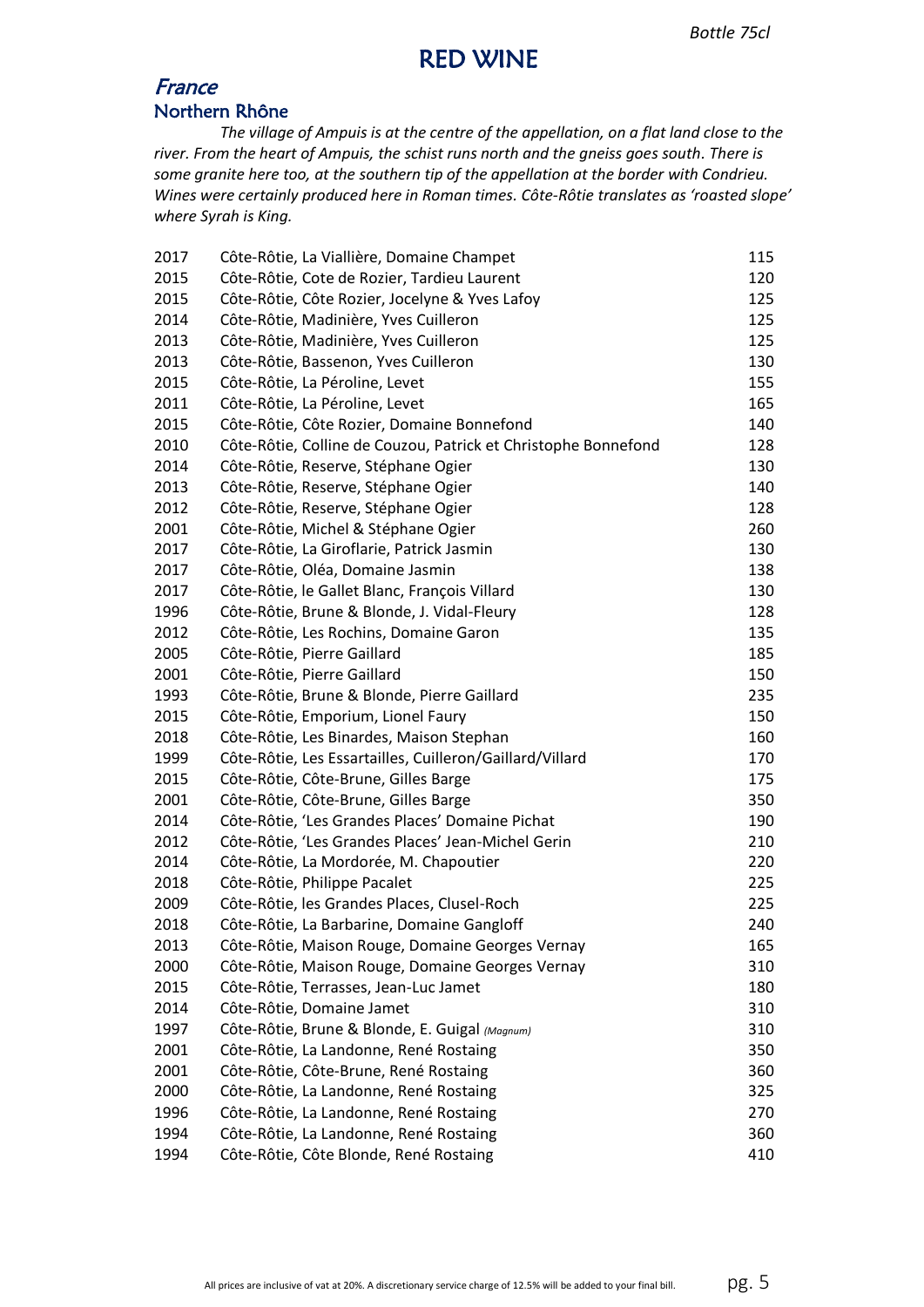#### Northern Rhône

*Hermitage has traditionally been celebrated as one of France's most glorious wines. The town of Tain l'Hermitage lies near the narrow riverbank at the foot of the hill of Hermitage. Syrah is the only red grape planted, each climat is subtly unique in terms of soil type, exposition and altitude. The lightest, most aromatic wines come from the higher parcels of L'Hermite and Beaume next to the little chapel on top of the hill that gave the name to Jaboulet's famous flagship, La Chapelle. The elegant and aromatic ones come from Gréffieux, while the rich and powerful wines are from Le Méal.*

| 2015 | Hermitage, Farconnet, Jean-Louis Chave Sélection                    | 110 |
|------|---------------------------------------------------------------------|-----|
| 2013 | Hermitage, Farconnet, Jean-Louis Chave Sélection                    | 115 |
| 2012 | Hermitage, Farconnet, Jean-Louis Chave Sélection                    | 120 |
| 2014 | Hermitage, Les Gréffieux-Bressards, Bernard Faurie                  | 125 |
| 2017 | Hermitage, Le Méal, M. Chapoutier                                   | 280 |
| 2000 | Hermitage, Monier de la Sizeranne, M. Chapoutier                    | 165 |
| 1999 | Hermitage, Monier de la Sizeranne, M. Chapoutier                    | 180 |
| 1989 | Hermitage, Monier de la Sizeranne, M. Chapoutier                    | 345 |
| 2019 | Hermitage, René-Jean Dard & François Ribo                           | 169 |
| 2011 | Hermitage, Gambert de Loche, Cave de Tain                           | 195 |
| 1999 | Hermitage, Marc Sorrel                                              | 220 |
| 1994 | Hermitage, La Chapelle, Paul Jaboulet Ainé (Magnum)                 | 410 |
| 1989 | Hermitage, La Chapelle, Paul Jaboulet Ainé                          | 480 |
| 1983 | Hermitage, La Chapelle, Paul Jaboulet Ainé                          | 275 |
| 2016 | L'Hermitage, Domaine Jean-Louis Chave                               | 490 |
| 2013 | L'Hermitage, Domaine Jean-Louis Chave                               | 460 |
| 2012 | L'Hermitage, Domaine Jean-Louis Chave                               | 440 |
| 2020 | Crozes-Hermitage, Silène, J. L. Chave Sélection                     | 62  |
| 2018 | Crozes-Hermitage, Silène, J. L. Chave Sélection                     | 64  |
| 2020 | Crozes-Hermitage, Domaine Aléofane, Natacha Chave                   | 65  |
| 2017 | Crozes-Hermitage, Domaine du Colombier                              | 65  |
| 2015 | Crozes-Hermitage, Calendes, Ferraton Père & Fils                    | 72  |
| 2014 | Crozes-Hermitage, V.V. Tardieu Laurent                              | 72  |
| 2020 | Crozes-Hermitage, Le Printemps, Dard & Ribo                         | 79  |
| 2018 | Crozes-Hermitage, Domaine des Entrefaux, Charles & Francois Tardy   | 65  |
| 2016 | Crozes-Hermitage, Les Machonnieres, Charles & Francois Tardy        | 86  |
| 2013 | Crozes-Hermitage, Vidal-Fleury                                      | 95  |
| 2017 | Crozes-Hermitage, Clos des Grives, Domaine Combier                  | 120 |
| 2017 | Crozes-Hermitage, La Guiraude, Domaine Alain Graillot               | 130 |
| 2016 | Crozes-Hermitage, La Guiraude, Domaine Alain Graillot               | 135 |
| 2009 | Crozes-Hermitage, Domaine de Thalabert, Paul Jaboulet Ainé (Magnum) | 220 |
| 1983 | Crozes-Hermitage, Paul Jaboulet Ainé                                | 120 |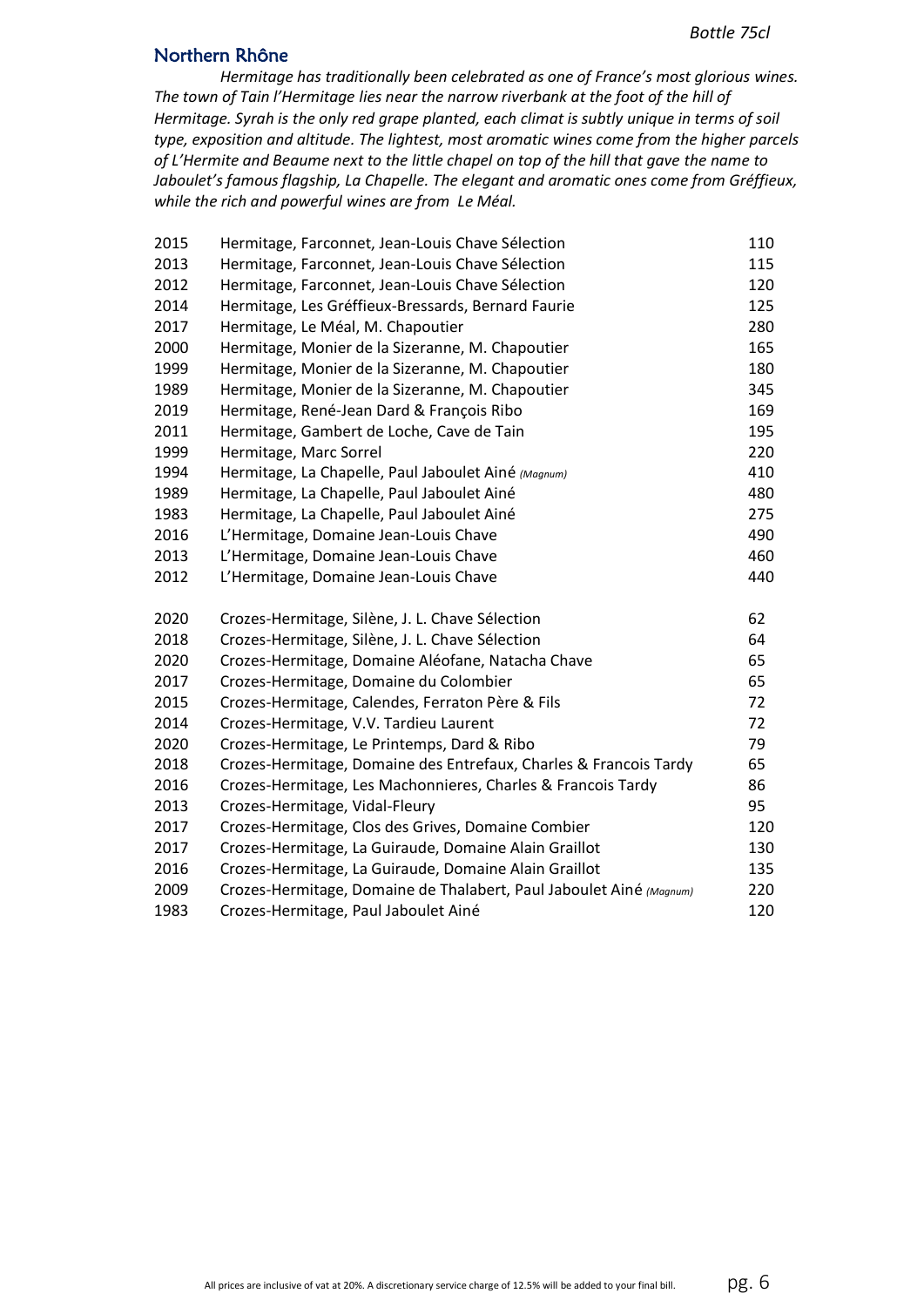#### Northern Rhône

*Cornas is a collection of vineyards on steep hills that loom just to the west of the village itself, which sits directly on the Rhône River. In the centre, just west of the village, you have soils rich in granite and steep vineyards that are perfectly oriented to the southeast. This is where you find the most famous sites, Reynard and Chaillot. From the middle, you can head north, towards St. Joseph. A good degree warmer than Côte-Rôtie, and with steep slopes that allow the vines to get all the sunshine while enjoying shelter from the wind, Syrah ripens more easily here than anywhere else in the Northern Rhone. Thus, its vines ripen earliest, around a week before Hermitage, across the river. These wines tend to be the darkest and richest, the gutsiest and the meatiest, of the Northern Rhônes.*

| 2016 | Cornas, Guillaume Gilles                                  | 98  |
|------|-----------------------------------------------------------|-----|
| 2017 | Cornas, Coteaux, Tardieu Laurent                          | 110 |
| 2016 | Cornas, Coteaux, Tardieu Laurent                          | 105 |
| 2018 | Cornas, La Geynale, Vincent Paris                         | 130 |
| 2017 | Cornas, La Geynale, Vincent Paris                         | 135 |
| 2016 | Cornas, La Geynale, Vincent Paris                         | 138 |
| 2015 | Cornas, La Geynale, Vincent Paris                         | 165 |
| 2008 | Cornas, Chante-Perdrix, Delas                             | 105 |
| 2017 | Cornas, Granit 60, Vieilles Vignes, Domaine Vincent Paris | 100 |
| 2015 | Cornas, Granit 60, Vieilles Vignes, Domaine Vincent Paris | 105 |
| 2019 | Cornas, Domaine de Lorient                                | 110 |
| 2017 | Cornas, Equis, Domaine des Lises                          | 135 |
| 2016 | Cornas, Equis, Domaine des Lises                          | 128 |
| 2011 | Cornas, Equis, Domaine des Lises                          | 110 |
| 2016 | Cornas, Rebelle, David Reynaud                            | 120 |
| 2012 | Cornas, La Sabarotte, Domaine Courbis                     | 125 |
| 2016 | Cornas, Les Vieilles Vignes, Alian Voge                   | 145 |
| 2018 | Cornas, Philippe Pacalet                                  | 150 |
| 2015 | Cornas, Billes Noires, Domaine du Coulet, Matthieu Barret | 175 |
| 2019 | Cornas, Chaillot, Franck Balthazar                        | 179 |
| 2018 | Cornas, Renaissance, Auguste Clape                        | 160 |
| 2018 | Cornas, Auguste Clape                                     | 220 |
| 2015 | Cornas, Renaissance, Auguste Clape                        | 180 |
| 2011 | Cornas, Auguste Clape                                     | 190 |
| 1994 | Cornas, Auguste Clape                                     | 390 |
| 1997 | Cornas, Chaillot, Thierry Allemand                        | 590 |
| 2018 | Saint-Joseph, Domaine Merlin François                     | 78  |
| 2019 | Saint-Joseph, La Gloriette, Vieilles Vignes, Lionel Faury | 80  |
| 2019 | Saint-Joseph, Domaine Monier Perréol                      | 82  |
| 2019 | Saint-Joseph, Caroline, Cuvée Prestige, Louis Chèze       | 82  |
| 2011 | Saint-Joseph, Les Pierres, Pierre Gaillard                | 110 |
| 2019 | Saint-Joseph, Domaine Alain Graillot                      | 105 |
| 2015 | Saint-Joseph, Mairlant, François Villard (Magnum)         | 150 |
| 2018 | Saint-Joseph, Les Granilites, M. Chapoutier               | 92  |
| 2020 | Saint-Joseph, Domaine des Miquettes                       | 95  |
| 2018 | Saint-Joseph, Terres D'Encre, Domaine Georges Vernay      | 110 |
| 2015 | Saint-Joseph, Tildé, Pierre Jean Villa                    | 110 |
| 2015 | Saint-Joseph, L'Olivaie, Domaine Coursodon                | 129 |
| 2018 | Saint-Joseph, Domaine Jean-Louis Chave                    | 160 |
| 2017 | Saint-Joseph, Domaine Jean-Louis Chave                    | 158 |
| 2016 | Saint-Joseph, Domaine Jean-Louis Chave                    | 155 |
| 2004 | Saint-Joseph, Vignes de L'Hospice, E. Guigal              | 185 |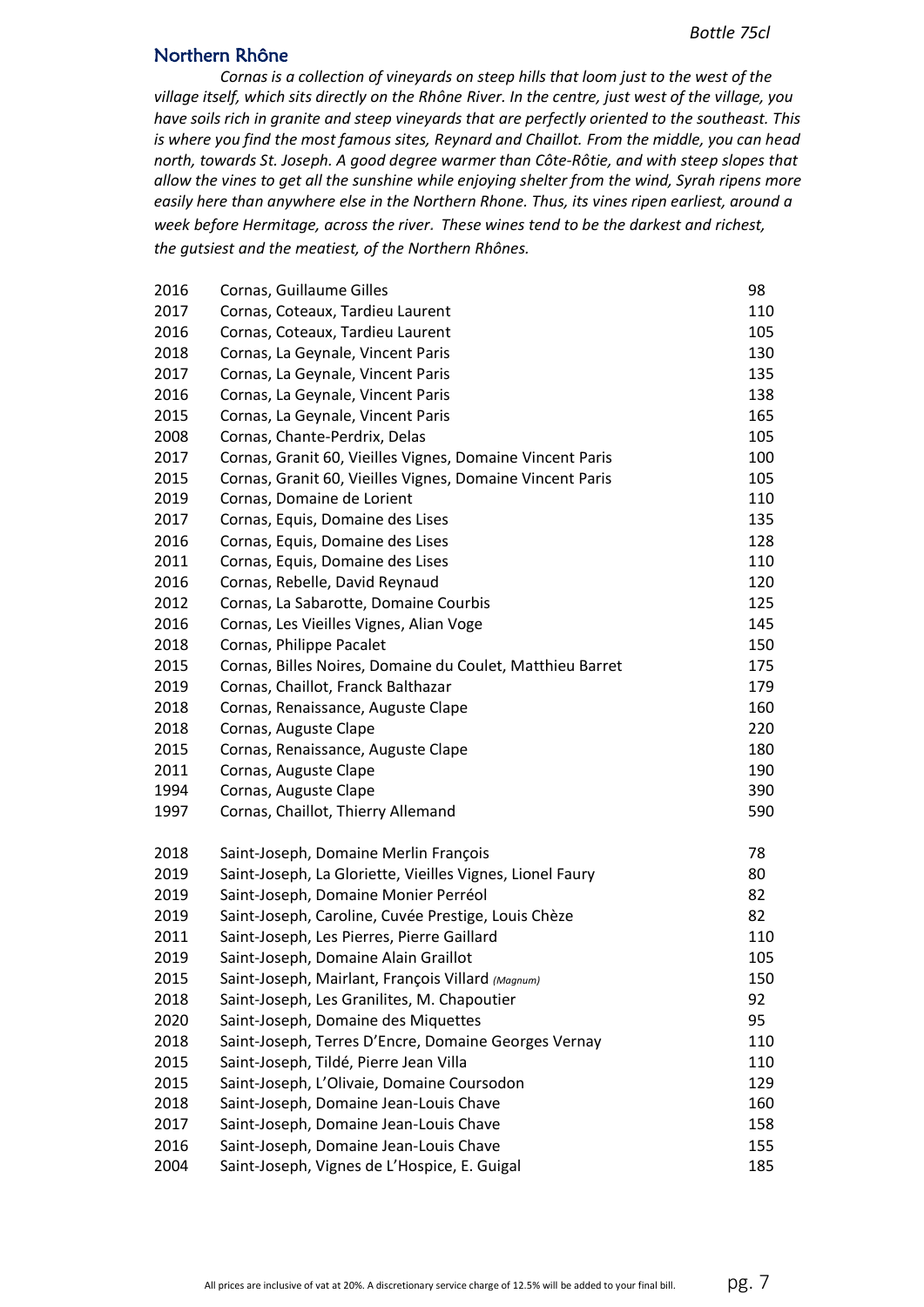#### Southern Rhône

*The dominant grape is the versatile Grenache, complemented by Syrah in cooler and higher terrains and Mourvèdre in some of the warmer ones. Châteauneuf-du-Pape wines are produced in a wide and diverse array of styles, they share the common characteristics of fresh red and black cherries, strawberry, kirsch, black pepper, spice, earth and garrigue, which is the fresh herbs typical of the region. The textures can be lush and luscious when young and take on silky characteristics with age.*

| 2016 | Châteauneuf-du-Pape, Domaine Saint Laurent                             | 95  |
|------|------------------------------------------------------------------------|-----|
| 2016 | Châteauneuf-du-Pape, Château La Nerthe                                 | 98  |
| 2015 | Châteauneuf-du-Pape, Domaine Duclaux, Famille Quiot                    | 98  |
| 2016 | Châteauneuf-du-Pape, Tradition, Domaine Pierre Usseglio & Fils         | 110 |
| 2015 | Châteauneuf-du-Pape, Domaine Charvin                                   | 110 |
| 2014 | Châteauneuf-du-Pape, Domaine Charvin                                   | 115 |
| 2013 | Châteauneuf-du-Pape, Domaine Charvin                                   | 120 |
| 2012 | Châteauneuf-du-Pape, Domaine Charvin                                   | 125 |
| 2015 | Châteauneuf-du-Pape, V.V. Domaine de la Janasse                        | 158 |
| 2015 | Châteauneuf-du-Pape, Colombis, Domaine Isabel Ferrando                 | 135 |
| 2014 | Châteauneuf-du-Pape, Colombis, Domaine Isabel Ferrando                 | 125 |
| 2010 | Châteauneuf-du-Pape, Grenaches de Pierre, Domaine Giraud               | 165 |
| 2016 | Châteauneuf-du-Pape, La Crau, Domaine du Vieux Télégraphe              | 130 |
| 2015 | Châteauneuf-du-Pape, La Crau, Domaine du Vieux Télégraphe              | 168 |
| 2012 | Châteauneuf-du-Pape, La Crau, Domaine du Vieux Télégraphe              | 140 |
| 2011 | Châteauneuf-du-Pape, La Crau, Domaine du Vieux Télégraphe              | 135 |
| 1989 | Châteauneuf-du-Pape, Domaine du Vieux Télégraphe                       | 325 |
| 2014 | Châteauneuf-du-Pape, Clos des Papes, Paul Avril                        | 150 |
| 2013 | Châteauneuf-du-Pape, Clos des Papes, Paul Avril                        | 145 |
| 2008 | Châteauneuf-du-Pape, Clos des Papes, Paul Avril                        | 180 |
| 1995 | Châteauneuf-du-Pape, Clos des Papes, Paul Avril                        | 255 |
| 2015 | Châteauneuf-du-Pape, les Trois Sources, Domaine de la Vieille Julienne | 135 |
| 2001 | Châteauneuf-du-Pape, Vieilles Vignes, Domaine de la Vieille Julienne   | 198 |
| 2000 | Châteauneuf-du-Pape, Vieilles Vignes, Domaine de la Vieille Julienne   | 185 |
| 2013 | Châteauneuf-du-Pape, les Hauts-lieux, Domaine de la Vieille Julienne   | 190 |
| 2012 | Châteauneuf-du-Pape, Les Chapouins, Famille Perrin                     | 175 |
| 2015 | Châteauneuf-du-Pape, Château de Beaucastel                             | 150 |
| 2014 | Châteauneuf-du-Pape, Château de Beaucastel                             | 135 |
| 2009 | Châteauneuf-du-Pape, Château de Beaucastel                             | 165 |
| 2008 | Châteauneuf-du-Pape, Château de Beaucastel                             | 170 |
| 2000 | Châteauneuf-du-Pape, Château de Beaucastel                             | 185 |
| 1996 | Châteauneuf-du-Pape, Château de Beaucastel                             | 195 |
| 1990 | Châteauneuf-du-Pape, Château de Beaucastel                             | 310 |
| 1983 | Châteauneuf-du-Pape, Château de Beaucastel                             | 210 |
| 2013 | Châteauneuf-du-Pape, Cuvée Marie Beurrier, Henri Bonneau & Fils        | 320 |
|      |                                                                        |     |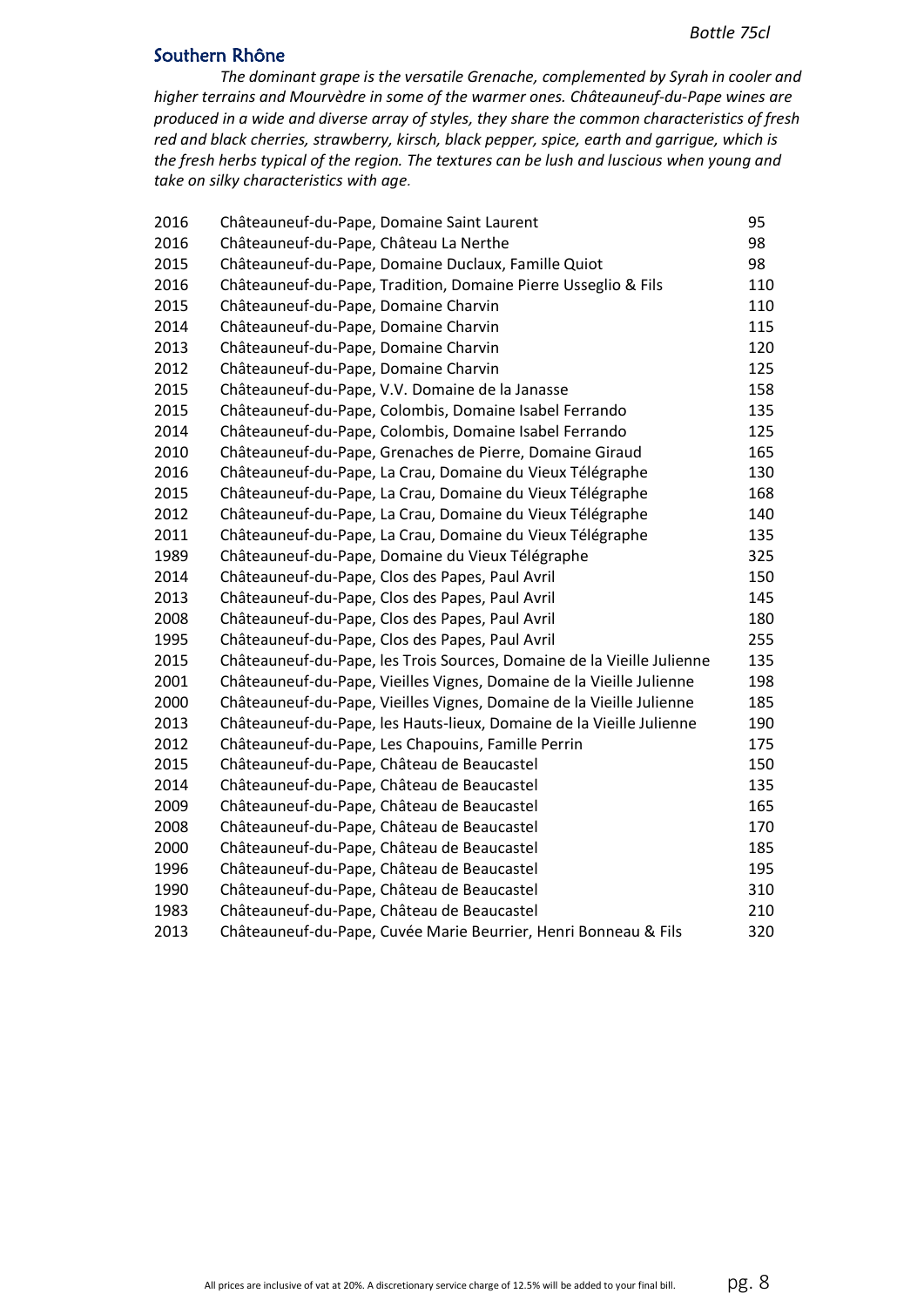### Southern Rhône

| 2019 | Côtes-du-Vivarais, Grand Aven                  | 46  |
|------|------------------------------------------------|-----|
| 2016 | Lirac, Domaine d'Arbousset, Gérald Lafont      | 56  |
| 2020 | Gigondas, La Tour, Domaine Montirius           | 62  |
| 2016 | Gigondas, Origine, Domaine Saint Gayan         | 65  |
| 2013 | Gigondas, Le Poste, Domaine de Saint Cosme     | 140 |
| 2012 | Gigondas, Clos des Tourelles, Famille Perrin   | 150 |
| 2019 | Cairanne, Domaine Eyverine                     | 38  |
| 2004 | Vinsobres, Les Hauts de Julien, Famille Perrin | 95  |

### Rhône Valley, Regional

| 2020  | Côtes du Rhône, Mon Cœur, J. L. Chave Sélection                | 50  |
|-------|----------------------------------------------------------------|-----|
| 2017  | Côtes du Rhône, Mon Cœur, J. L. Chave Sélection                | 52  |
| 2016  | Côtes du Rhône, Mon Cœur, J. L. Chave Sélection                | 54  |
| 2019  | Côtes du Rhône, La Sagesse, Domaine Gramenon                   | 95  |
| 2019  | Côtes du Rhône, Coudoulet de Beaucastel                        | 75  |
| 2016  | Côtes du Rhône, Coudoulet de Beaucastel                        | 72  |
| 2001  | Côtes du Rhône, Coudoulet de Beaucastel                        | 96  |
| 2019  | Côtes du Rhône, Domaine D'Andezon, Les Vignerons d'Estezargues | 46  |
| 2016  | Côtes du Rhône, Domaine Charvin                                | 68  |
| 2018  | Côtes du Rhône, L'Enclave, Jean-Luc Jamet                      | 78  |
| 2013  | Côtes du Rhône, Domaine de Pergaud, Eric Texier                | 92  |
| 2016  | Côtes du Rhône, Reserve, Château des Tours, E. Reynaud         | 180 |
| 2018  | Syrah, Pur Jus, Julien Mus                                     | 48  |
| 2016  | Syrah, Vin du Plaine de Condrieu, Jean-Michael Stephan         | 49  |
| 2018  | Syrah, Brocéliande, Domaine Merlin François                    | 56  |
| 2014  | Syrah, Chaveyron 1422, Louis Saladin & Filles                  | 68  |
| 2015  | Syrah, La Rosine, Stéphane Ogier                               | 68  |
| 2016  | Syrah, La Rosine, Stéphane Ogier                               | 70  |
| 2019  | Syrah, Vin de France, Hervé Souhaut (Magnum)                   | 175 |
| Multi | Vin de France, les Rouliers, Henri Bonneau & Fils              | 110 |
| 2017  | Vin de Pays, Domaine des Tours, E. Reynaud                     | 150 |

### Languedoc and Provence

| 52  |
|-----|
| 59  |
| 96  |
| 115 |
| 250 |
| 510 |
|     |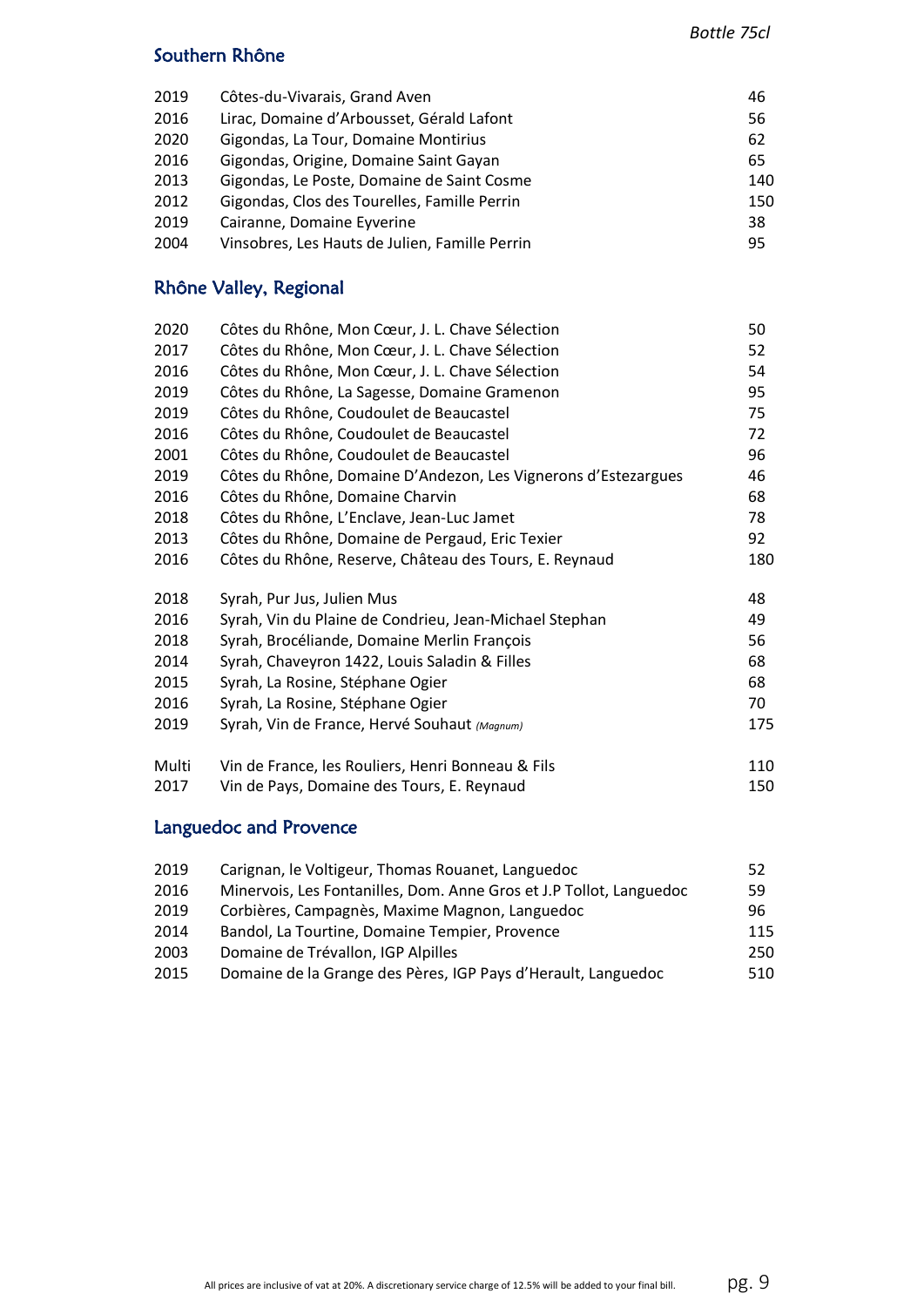## Burgundy

| 2017 | Gevrey-Chambertin, 'Vieilles Vignes' Domaine Coillot                       | 95  |
|------|----------------------------------------------------------------------------|-----|
| 2016 | Fixin, La Place, Domaine Jean Tardy                                        | 110 |
| 2018 | Bourgogne Pinot Noir, Jean-Marie Fourrier                                  | 120 |
| 2017 | Gevrey-Chambertin 1 <sup>er</sup> Cru, Joseph Drouhin                      | 135 |
| 2014 | Morey Saint Denis 1 <sup>er</sup> Cru La Riotte, Domaine Taupenot-Merme    | 170 |
| 2010 | Gevrey-Chambertin, Méo-Camuzet Frère & Soeurs                              | 290 |
| 2013 | Charmes-Chambertin Grand Cru, Domaine Hubert Lignier                       | 375 |
| 2012 | Charmes-Chambertin Grand Cru, Charles Van Canneyt                          | 450 |
| 2014 | Clos de la Roche Grand Cru, Domaine Hubert Lignier                         | 590 |
| 2019 | Chassagne-Montrachet, V.V. Domaine Vincent & Sophie Morey                  | 88  |
| 2018 | Chorey-Les-Beaune, Domaine Tollot-Beaut                                    | 98  |
| 2019 | Maranges 1 <sup>er</sup> Cru, Clos de la Fussière, Monopole, Xavier Monnot | 98  |
| 2017 | Beaune, 1er Cru Les Greves, Domaine Tollot-Beaut                           | 125 |
| 2017 | Pommard, Les Vignots, Xavier Monnot                                        | 135 |
| 2012 | Pommard, Les Croix Noires 1 <sup>er</sup> Cru, Domaine de Courcel          | 190 |
| 2016 | Moulin à Vent, Les 8 Ouvrées, Château du Moulin à Vent, Beaujolais         | 62  |
| 2018 | Fleurie, La Madone, Famille Dutraive, Beaujolais                           | 72  |
| 2015 | Morgon, Athanor, Domaine Jean Foillard, Beaujolais                         | 130 |
|      |                                                                            |     |

### Bordeaux

| 2010 | Château Poujeaux, Moulins-en-Médoc                             | 148 |
|------|----------------------------------------------------------------|-----|
| 1999 | Domaine de Cambes, Côtes de Bourg                              | 120 |
| 2010 | Château Pavie-Macquin, Saint-Emilion Grand Cru                 | 250 |
| 1998 | Château Le Tertre Rôteboeuf, Saint-Emilion Grand Cru           | 450 |
| 1996 | Château L'Angélus, Grand Cru Classé A, Saint-Emilion           | 550 |
| 2003 | Château La Conseillante, Pomerol                               | 280 |
| 2005 | Château Hosanna, Pomerol                                       | 390 |
| 2016 | Château Giscours 3rd Growth, Margaux                           | 150 |
| 2014 | Clos du Jaugueyron, Michael Théron, Margaux                    | 150 |
| 2010 | Château Kirwan, Grand Cru Classé, Margaux                      | 170 |
| 2010 | Château Belgrave, Haut-Médoc                                   | 95  |
| 2014 | Château Grand-Puy-Lacoste 5th Growth, Pauillac                 | 165 |
| 2012 | Château Pontet Canet 5th Growth, Pauillac                      | 225 |
| 2000 | Château Pontet Canet 5th Growth, Pauillac                      | 275 |
| 2000 | Château Lagrange 3 <sup>nd</sup> Growth Saint-Julien Grand Cru | 360 |
| 2015 | Château Langoa Barton, Saint-Julien                            | 140 |
| 2010 | Château Léoville-Barton 2 <sup>nd</sup> Growth, Saint-Julien   | 290 |
|      |                                                                |     |

## Loire Valley

| 2020 | Côtes du Forez, Les Gourmets, Verdier-Logel               | 42  |
|------|-----------------------------------------------------------|-----|
| 2017 | Chinon, Clos d'Isoré Monopole, Jean-Maurice Raffault      | 58  |
| 2020 | Vin de France, Pur Breton, Olivier Cousin                 | 65  |
| 2019 | Saumur, Les Chapaudaises, Épieds, Domaine Guiberteau      | 110 |
| 2018 | Saumur, Les Arboises, Monopole, Brézé, Domaine Guiberteau | 145 |
| 2019 | Saumur Champigny, La Paterne, Antoine Sanzay              | 78  |
| 2018 | Saumur Champigny, Les Terres Rouges, Antoine Sanzay       | 85  |
| 2018 | Saumur Champigny, Les Poyeux, Antoine Sanzay              | 120 |
| 2015 | Saumur Champigny, Clos Rougeard                           | 360 |
|      |                                                           |     |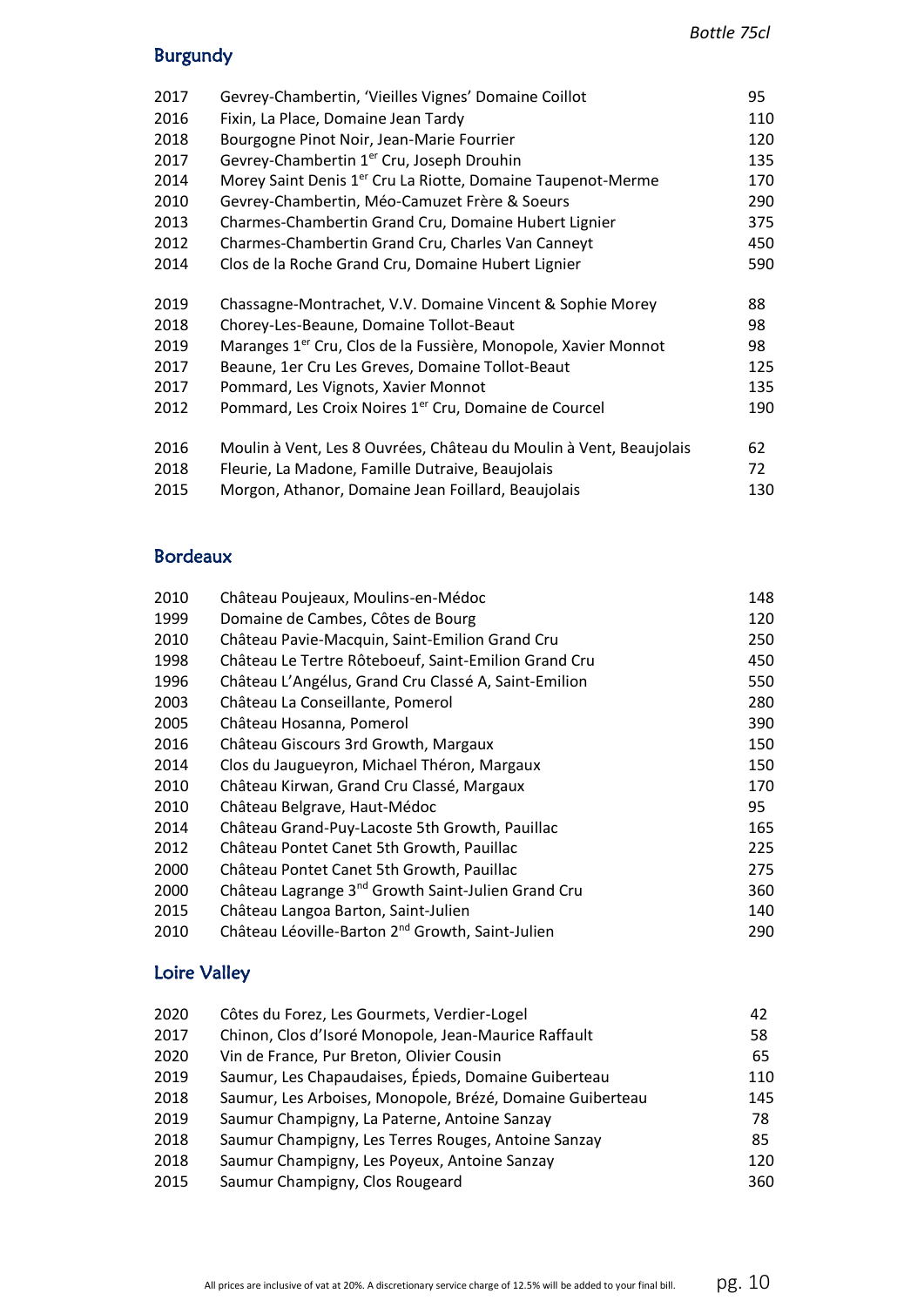# Other European Countries

| 2019 | Langhe Nebbiolo, Massolino, Piedmont, Italy                          | 68  |
|------|----------------------------------------------------------------------|-----|
| 2020 | Langhe Nebbiolo, Mauro Molino, La Morra, Piedmont, Italy             | 68  |
| 2015 | Barbera d'Alba, Vigna Francia, Giacomo Conterno, Piedmont, Italy     | 140 |
| 2016 | Barolo, Cabutto, Tenuta la Volta, Piedmont, Italy                    | 89  |
| 2016 | Barolo, Bricco Luciani, Mauro Molino, La Morra, Piedmont, Italy      | 125 |
| 2017 | Barbaresco, Cantina del Pino, Piedmont, Italy                        | 89  |
| 2017 | Barbaresco, Marrone, Piedmont, Italy                                 | 92  |
| 2016 | Barbaresco, Martinega, Marchesi di Gresy, Piedmont, Italy            | 145 |
| 2013 | Barbaresco, Pora Riserva, Produttori del Barbaresco, Piedmont, Italy | 179 |
| 2011 | Barbaresco, Asili, Bruno Giacosa, Piedmont, Italy                    | 610 |
| 1995 | Brunello di Montalcino, Marchesato Degli Aleramici, Tuscany, Italy   | 98  |
| 2015 | Brunello di Montalcino, Tenute Silvio Nardi, Tuscany, Italy          | 115 |
| 2015 | Brunello di Montalcino, Biondi-Santi, Tuscany, Italy                 | 290 |
| 2015 | Rosso di Montalcino, Biondi Santi, Tuscany, Italy                    | 165 |
| 2005 | Ornellaia, Bolgheri, Tuscany, Italy                                  | 360 |
| 2012 | Valpolicella Superiore, Giuseppe Quintarelli, Veneto, Italy          | 185 |
| 2019 | Mencia, Un Culin, Jose Garcia, Bierzo, Spain                         | 45  |
| 2019 | Nas del Gegant, Celler Escoda-Samahuja, Catalunya, Spain             | 55  |
| 2018 | Garnacha Valautin, Ca' di Mat, Galicia, Spain                        | 59  |
| 2019 | Garnacha, Supersonico, Bodegas Frontonio, Aragon, Spain              | 65  |
| 1994 | Priorat, Clos Mogador, René Barbier, Catalunya, Spain                | 185 |
| 2019 | Geno, Vinho Regional, Alentejano, Portugal                           | 28  |
| 2017 | Cartuxa, Evora, Alentejo, Portugal                                   | 68  |
| 2014 | Il Rosso di Chiara, Paolo Basso, Ticino, Switzerland                 | 140 |
| 2019 | Blaufränkisch, Moric, Burgenland, Austria                            | 59  |
| 2013 | Saint Laurent, Rosenberg, Pittnauer, Burgenland, Austria             | 82  |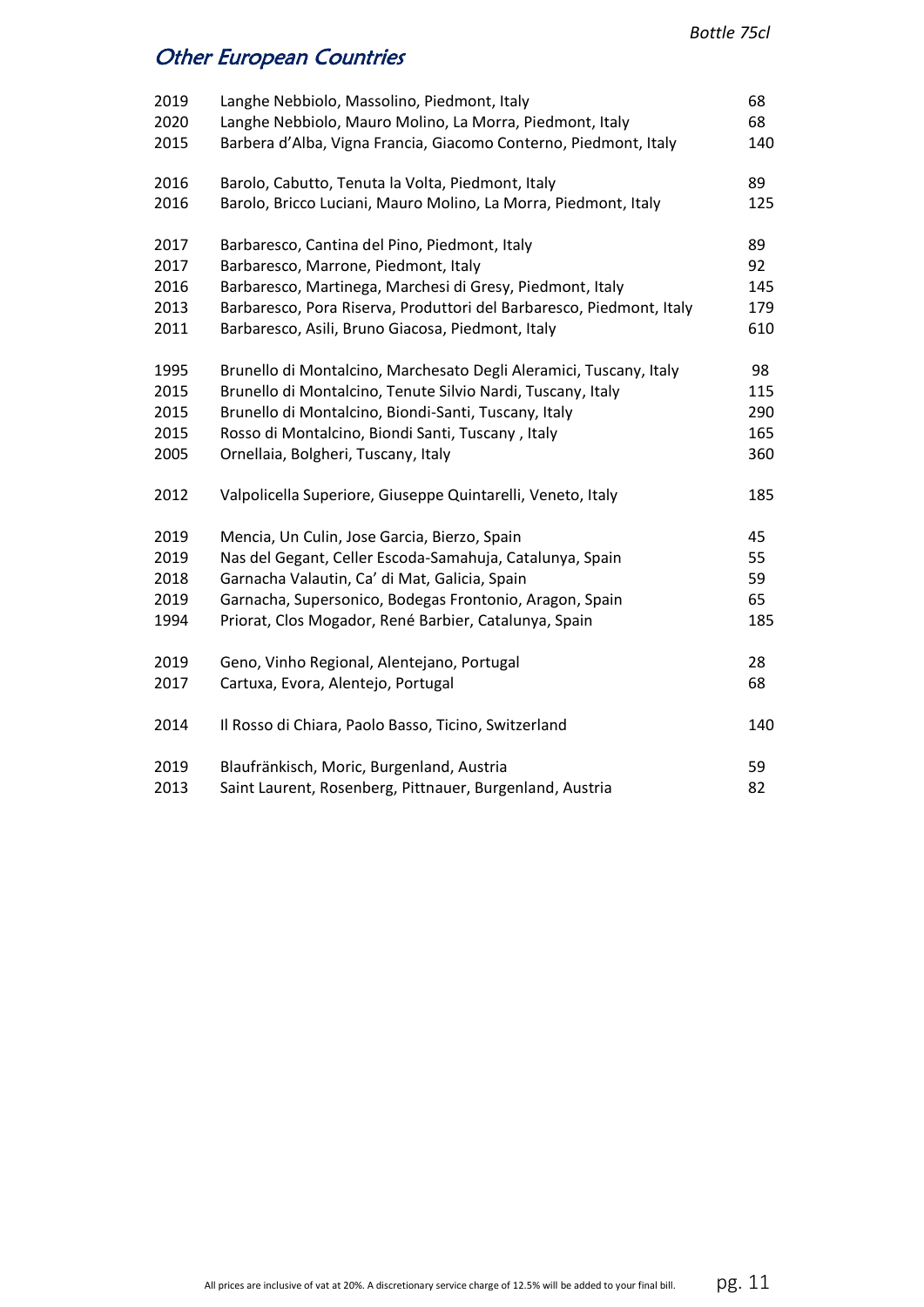## New World

| 2017 | Syrah, Lismore Estate, Cape South Coast, South Africa               | 90  |
|------|---------------------------------------------------------------------|-----|
| 2016 | Grenache, Raaigras, A A Badenhorst, Swartland, South Africa         | 120 |
| 2014 | Syrah, Granite, Mullineux, South Africa                             | 120 |
| 2017 | Grenache, Turkey Flat, Barossa Valley, Australia                    | 45  |
| 2017 | Syrah, The Earth, Avani, Mornington Peninsula, Australia            | 110 |
| 2019 | Syrah, Timo Mayer, Yarra Valley, Australia                          | 120 |
| 2018 | Shiraz, Georgia's Paddock, Jasper Hill, Heathcote, Australia        | 150 |
| 2017 | Shiraz, Estate Vineyard, Giaconda, Beechworth, Australia            | 150 |
| 1990 | Henschke, Mount Edelstone Vineyard, Eden Valley, Australia          | 250 |
| 2018 | Syrah, 'PS' Piedrasassi, Santa Barbara County, California, USA      | 72  |
| 2019 | Cinsault, Bechthold Vineyard, Central Valley, California, USA       | 75  |
| 2019 | Syrah, Jolie-Ladie, North Coast, California, USA                    | 88  |
| 2017 | Syrah, Arnot-Roberts, Sonoma Coast, USA                             | 95  |
| 2018 | Syrah, Piedrasassi, Santa Rita Hills, California, USA               | 102 |
| 2016 | Syrah, Baby Bear, Pursued by Bear, Columbia Valley, Washington, USA | 135 |
| 1999 | Cabernet Sauvignon, Dalla Valle, Napa Valley, California, USA       | 260 |
| 2000 | Cabernet Sauvignon, Melbury, Napa Valley, California, USA           | 390 |
| 2007 | Ridge Vineyards, Monte Bello, Santa Cruz Mountains, California, USA | 420 |
| 2013 | Sine Qua Non, Syrah, Male, Ventura County, California, USA          | 590 |
| 2017 | Pinot Noir, Clos Marguerite, Marlborough, New Zealand               | 65  |
| 2016 | Syrah, Kusuda, Martinborough, New Zealand                           | 168 |
| 2000 | Château Musar, Gaston Hochar, Bekaa Valley, Lebanon                 | 99  |
| 2017 | Syrah, Cuvée Violette, Le Vieux Pin, Okanagan Valley, Canada        | 75  |